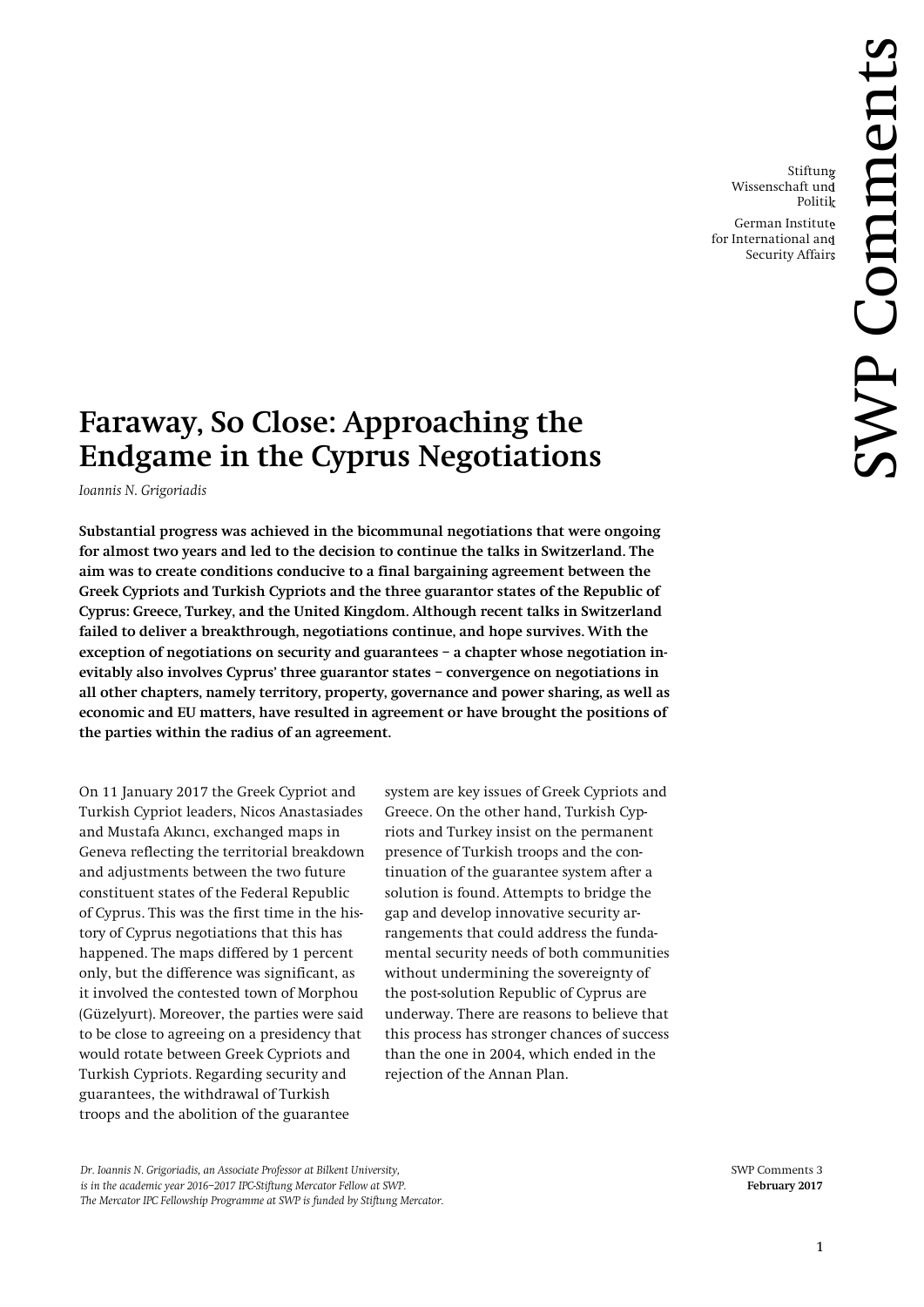### **Two Moderate Leaders**

The main reason for the resilience of hope is the presence of two of the most moderate Cypriot political leaders at the helm of the negotiation process than at any time before. Although the coinciding tenures of two prior moderate leaders, Demetris Christofias and Mehmet Ali Talat, between 2008 and 2010 failed to deliver results and ended in acrimony, things have gone better this time. The president of the Republic of Cyprus, Nicos Anastasiades, in his capacity as leader of the Greek Cypriot community, and the president of the unrecognized Turkish Republic of Northern Cyprus, Mustafa Akıncı, in his capacity as leader of the Turkish Cypriot community, enjoy credentials of moderation that are hard to dispute. As the leader of the Democratic Rally party (DISY), Anastasiades was the only major political figure who endorsed the Annan Plan in 2004. In his long political career as mayor of the Turkish Cypriot sector of Nicosia and political party leader, Akıncı has been one of the pioneers of bicommunal dialogue and cooperation. Both leaders have rebuffed scathing criticism from their respective hardliners, proven their commitment to a compromise solution in Cyprus, and made unprecedented progress toward reaching it. Both defined the process as a "Cypriot-owned" one. In the Annan Plan negotiations, the UN Secretary-General was allowed to act as arbitrator; as a result, the final version of the plan did not enjoy the full endorsement of the parties, which allowed the then president of the Republic of Cyprus, Tassos Papadopoulos, to call for its rejection. This time, there will not be a peace plan without the explicit endorsement of the leaders of both communities. If they reach an agreement, both would defend it in their respective communities and campaign for them before the respective referendums.

## **An Unusual Alliance**

Another important reason for optimism is the common front that the two biggest

political parties of the Republic of Cyprus – DISY and the Progressive Party of Working People (AKEL) – have established with respect to the peace process. The alliance of the two biggest parties is a necessary, albeit not sufficient, condition for a successful outcome in a Cyprus referendum. AKEL's decision to object to the Annan Plan in the 2004 referendum was one of the main reasons why the "no" vote reached 75.83 percent, while Turkish Cypriots approved the plan with 64.91 percent. Given that any new agreement is expected to be brought to a new referendum, the strong collaboration of the two biggest Greek Cypriot political parties reinforces the ability of President Anastasiades to make compromises, and it substantially increases the chance of a positive result in the event of a referendum.

#### **The Guarantor States**

Nevertheless, the goodwill of the two Cypriot leaders is a necessary, but not sufficient, condition for the resolution of the Cyprus issue. This would not only entail the commitment of the three guarantor states – most importantly Turkey, which, ever since its 1974 invasion and occupation of the northern part of the island, has maintained critical influence over the self-proclaimed "Turkish Republic of Northern Cyprus" – but also Greece and the United Kingdom. Greece's influence over the Republic of Cyprus may have waned since 1974, but it would be politically very difficult for any Greek Cypriot political leader to support a deal without the explicit and firm support of the Greek government. The United Kingdom, on its side, has maintained two sovereign military bases on Cyprus, which are expected to provide crucial leverage in the event of a solution, as far as security arrangements are concerned.

## **The Multiple Faces of the Greek Coalition Government**

In view of the above, how do Greece and Turkey – the two countries whose historic

SWP Comments 3 **February 2017**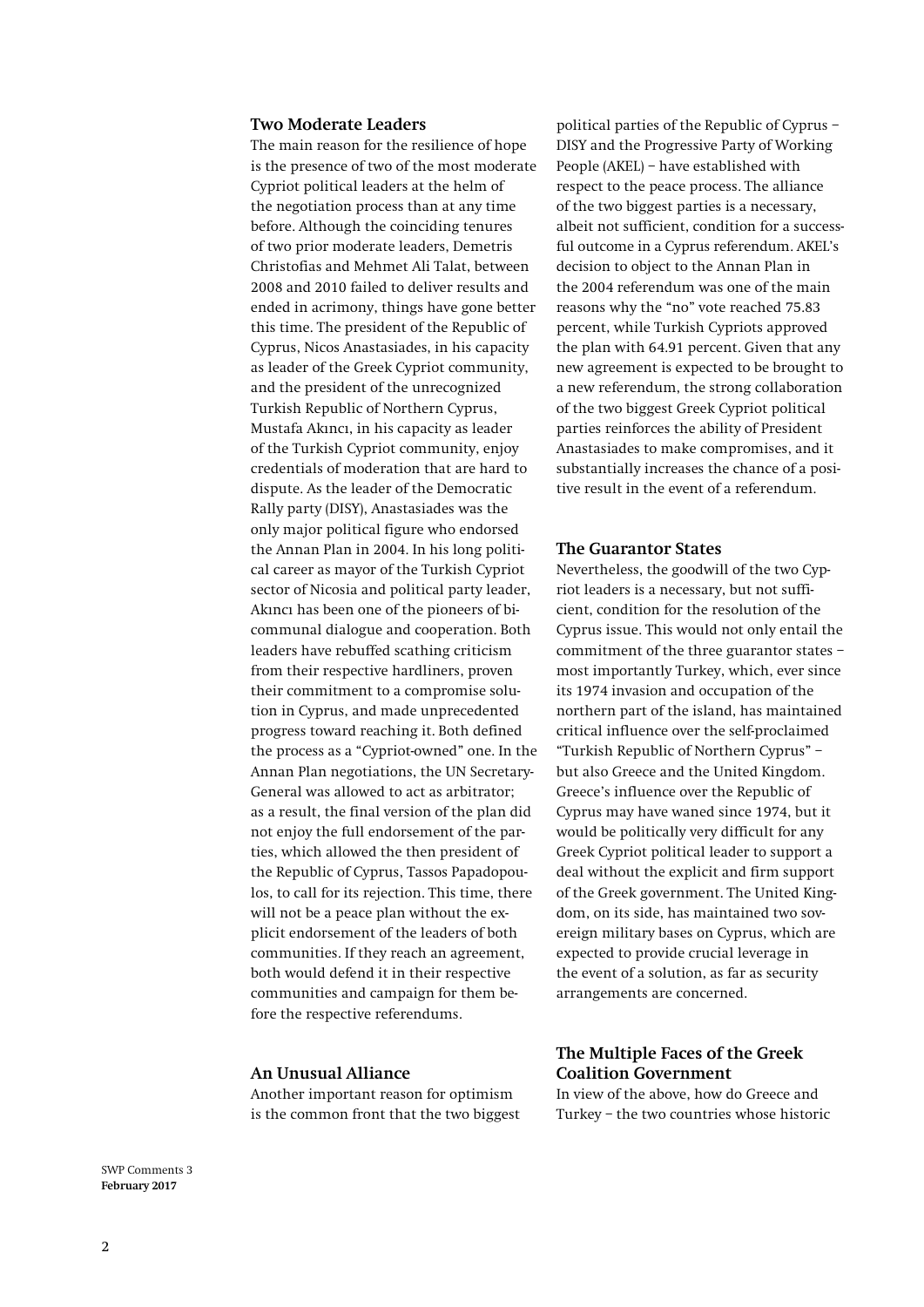rivalry has also been reflected on Cyprus – view the prospect of conflict resolution? In the case of Greece, although the government has publicly endorsed the peace process, some statements on the question of security and guarantees shed doubts about Greece's willingness to accept a compromise deal. To better understand the situation, one has to look into the background of the government coalition partners. Although the political movements that the major government coalition partner – the Coalition of the Radical Left (SYRIZA) – originated from have historically supported conflict resolution and reconciliation in Cyprus, today's enlarged SYRIZA is a less homogeneous party. A sizeable part of its current rank and file have professed nationalist views on the Cyprus issue and objected to conflict resolution along the lines of a bizonal, bicommunal federation. The decision of Prime Minister Alexis Tsipras to establish a coalition government with the far right-wing populist Independent Greeks party has further reinforced such views within the government. Although the prime minister himself has voiced support for the peace process, it is uncertain whether the Greek coalition government – already very unpopular because of the country's economic woes – would be willing to bear the political risk of a compromise agreement in Cyprus. Although the decreasing interest that the Cyprus issue has been attracting in recent years may point to the fact that fears about domestic political costs may be exaggerated, it is certain that Greece's decision to support a deal could be influenced by domestic political calculations.

## **Turkey and Turkish Cypriots ahead of the Constitutional Referendum**

The overwhelming weight of the domestic political agenda is also a key parameter of Turkey's approach to the Cyprus peace process. Following the abortive coup of 15 July 2016, Turkey has been under a state of emergency, which has led to the suspension

of key constitutional human rights guarantees and tens of thousands of arrests of suspected coup plotters and dissidents. Major concerns have arisen among Turkish Cypriots about the spillover effects of Turkish political turmoil in northern Cyprus. Akıncı's election in April 2015 had already been understood as a signal from the Turkish Cypriot public to reduce dependence on Turkey and boost chances for conflict resolution. Nevertheless, Akıncı's status in Ankara sharply improved following his early and outspoken support for the Turkish constitutional order and President Recep Tayyip Erdoğan in the evening of 15 July 2016. Although the interpersonal relationship of the two leaders has clearly improved, the Turkish Cypriot coalition "government" – controlled by the nationalist National Unity Party (UBP) and Democratic Party-National Forces (DP-UG) party and led by Hüseyin Özgürgün – continues to drive a wedge between the two leaders and undermine the prospects of conflict resolution. Tensions within the Turkish Cypriot community rose sharply when Prime Minister Özgürgün announced his decision to follow Turkey's controversial decision to scrap daylight saving time (DST) in September 2016, and in early January 2017 when Barbaros Şansal, a Turkish fashion designer, was arrested and summarily extradited to Turkey following a video he shared on Twitter containing sharp criticism against the Turkish government.

Meanwhile, a constitutional amendment draft was voted in January 2017 in the Turkish parliament and referred to a referendum that will most likely take place in mid April 2017. If approved, Turkey will be transformed into a presidential republic, with President Erdoğan enjoying wide und unchecked executive powers. It is clear that a positive vote in the upcoming referendum is President Erdoğan's utmost priority. Initial opinion polls have shown that the referendum is likely to be close. In light of that, many argued that it is unlikely that Turkey would accept a compromise settlement in Cyprus before the referendum.

> SWP Comments 3 **February 2017**